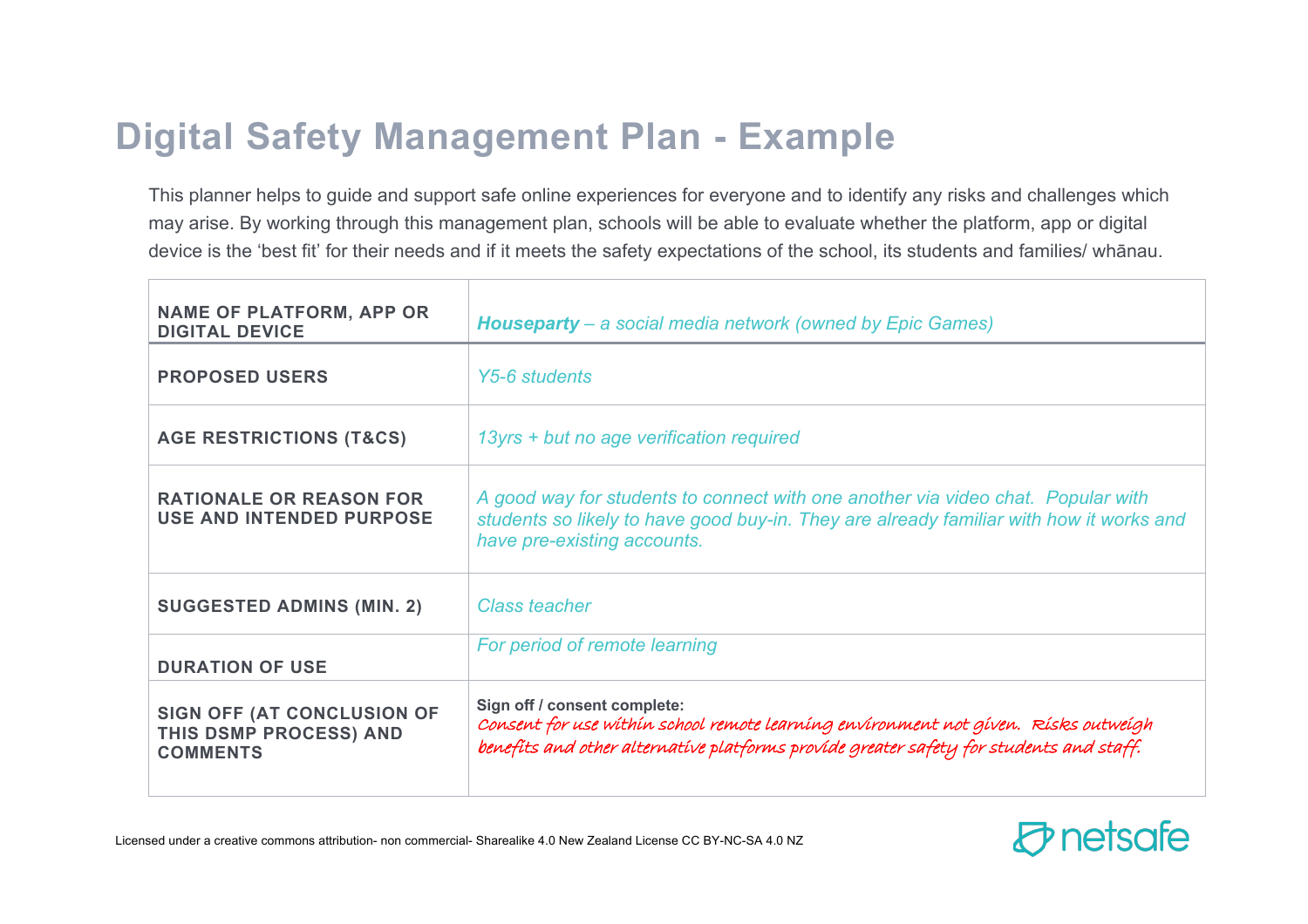| <b>ADDITIONAL DETAILS</b>                                                                                                                                                                       | <b>CONSIDERATIONS AND STEPS FOR MINIMISING POTENTIAL</b><br><b>RISKS AND HARM</b>                                                                                                                                                                                                                                                                                                                                                                                                                                                                                |
|-------------------------------------------------------------------------------------------------------------------------------------------------------------------------------------------------|------------------------------------------------------------------------------------------------------------------------------------------------------------------------------------------------------------------------------------------------------------------------------------------------------------------------------------------------------------------------------------------------------------------------------------------------------------------------------------------------------------------------------------------------------------------|
| INDIVIDUAL SIGN-UP & CONSENT<br><b>REQUIRED?</b><br>- check terms and conditions of platform/<br>app and school policies                                                                        | Each user needs to sign up and create their own account.<br>$\bullet$<br>13 minimum age limit<br>$\bullet$                                                                                                                                                                                                                                                                                                                                                                                                                                                       |
| <b>TERMS &amp; CONDTITIONS FOR USE</b><br>Consider:<br>- minimum age restrictions<br>- implications for the school and students<br>- how these align with school's policies and<br>expectations | Users need to be 13+ but no age verification in place<br>$\bullet$<br>Data is collected automatically but you can opt out of sharing some non-<br>$\bullet$<br>personal information – possible conflicts with school privacy expectations                                                                                                                                                                                                                                                                                                                        |
| <b>PRIVACY RISKS</b><br>Consider:<br>- use of student images and information<br>- who can access information and images<br>- alignment with school's privacy and<br>consent policies            | 1. Risk: Screens can be recorded by others and possibly shared<br>Mitigation of risk: lock rooms but this does not someone you know recording screens<br>2. Risk: Data is automatically collected. Data considered "non-personal' will be<br>retained.<br><b>Mitigation of risk:</b> Limit the personal information shared<br>3. Risk: Relies on access to contacts stored on the device<br><b>Mitigation of risk: unknown</b><br>See School Privacy Policy attached – highlighted areas address use of student images/<br>content within learning environments. |

NS0430-0819 | Licensed under a creative commons attribution- non commercial- Sharealike 4.0 New Zealand License CC BY-NC-SA 4.0 NZ

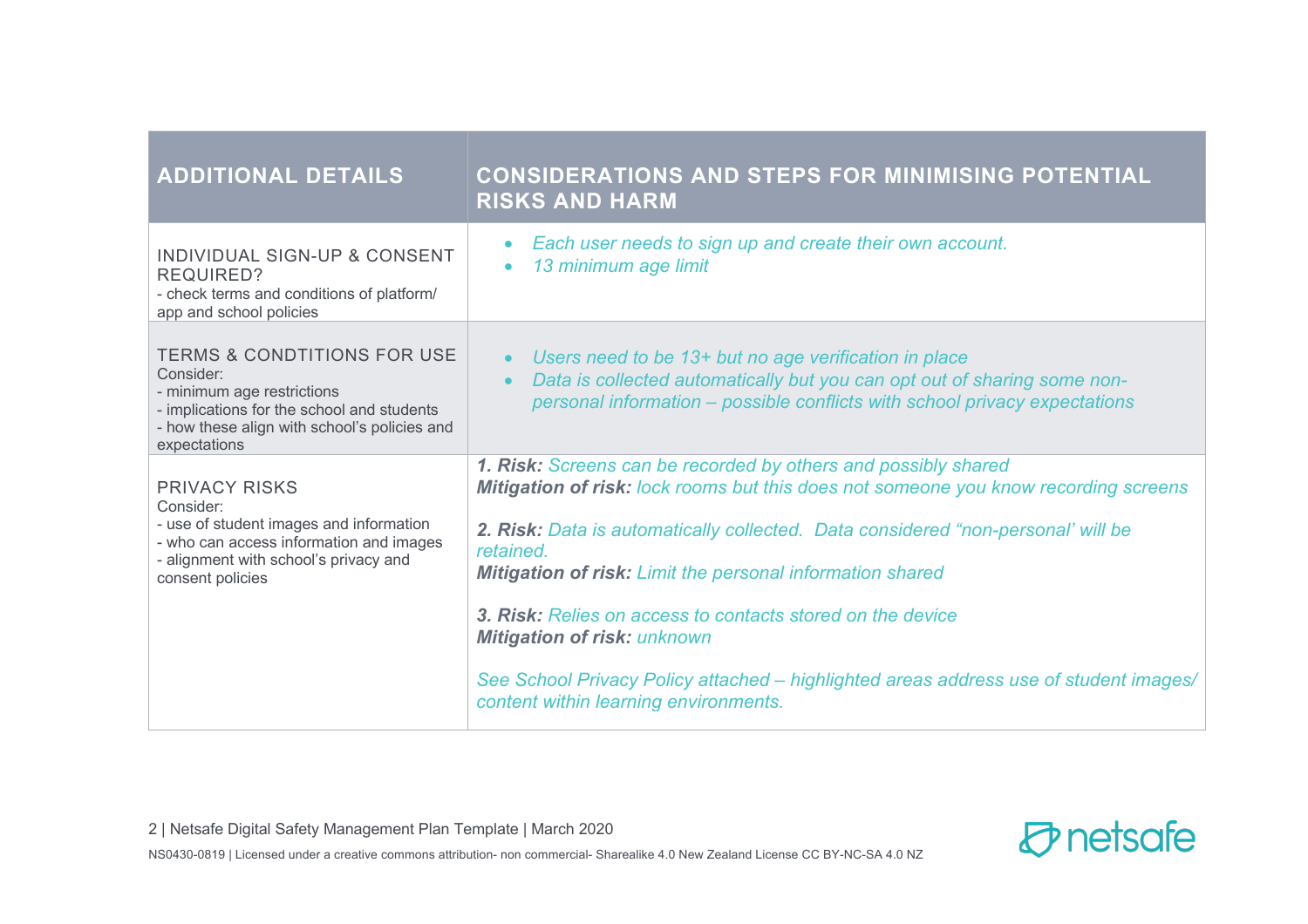| <b>OTHER INDENTIFIED RISKS/</b><br><b>CHALLENGES</b>                                                                                                                   | 1. Risk: People can join without information or warning. Don't need an invitation to<br>join.<br><b>Mitigation of risk: can lock rooms</b><br>2. Risk: Students could be exposed to inappropriate or harmful content from un-invited<br>guests<br><b>Mitigation of risk: can lock rooms</b><br>3. Risk: Asks for location so users can connect with other users/ people nearby<br><b>Mitigation of risk: can change location privacy settings</b><br>4. Risk: Accounts could be hacked<br><b>Mitigation of risk:</b> make sure students use strong passwords |
|------------------------------------------------------------------------------------------------------------------------------------------------------------------------|--------------------------------------------------------------------------------------------------------------------------------------------------------------------------------------------------------------------------------------------------------------------------------------------------------------------------------------------------------------------------------------------------------------------------------------------------------------------------------------------------------------------------------------------------------------|
| <b>MODERATION AND</b><br><b>PARTICIPATION</b><br>Consider:<br>- who comments/ participates<br>- who can view or access content<br>- who oversees and moderates content | Students will be able to comment, participate and access all content shared once they<br>are in the room. Class teacher will moderate content. All students to understand<br>behavioural and participation expectations prior to using the platform.                                                                                                                                                                                                                                                                                                         |
| <b>COMMUNICATION WITH PARENTS</b>                                                                                                                                      | Teacher will share information about the platform with parents via email and class blog.                                                                                                                                                                                                                                                                                                                                                                                                                                                                     |
| <b>AND WHANAU</b>                                                                                                                                                      | Parents will be asked to approve usage and to monitor usage at home. Platform to                                                                                                                                                                                                                                                                                                                                                                                                                                                                             |
| - transparency around purpose: who uses                                                                                                                                | only be used by the class for "connection" time at the start of the day, any teacher-led                                                                                                                                                                                                                                                                                                                                                                                                                                                                     |
| it, when will it be used, how will it be used,                                                                                                                         | instruction and for the end of the day class "catch up". Students will not be able to use                                                                                                                                                                                                                                                                                                                                                                                                                                                                    |
| expectations of use, duration of use, risk                                                                                                                             | it at other times. Students will co-construct a participation agreement which will outline                                                                                                                                                                                                                                                                                                                                                                                                                                                                   |
| mitigation                                                                                                                                                             | acceptable behaviours and what they can do if things go wrong.                                                                                                                                                                                                                                                                                                                                                                                                                                                                                               |
| RIGHTS AND RESPONSIBILITIES                                                                                                                                            | Students will co-construct a use agreement and parents will see it, so they know what                                                                                                                                                                                                                                                                                                                                                                                                                                                                        |
| OF STUDENTS                                                                                                                                                            | has been agreed to. They will know what to do if things go wrong and what                                                                                                                                                                                                                                                                                                                                                                                                                                                                                    |
| - expectations of use/ use agreement                                                                                                                                   | consequences will be for inappropriate behaviour or use of the platform, including                                                                                                                                                                                                                                                                                                                                                                                                                                                                           |
| - option to opt out?                                                                                                                                                   | recording and sharing sessions without consent.                                                                                                                                                                                                                                                                                                                                                                                                                                                                                                              |
| - managing risk                                                                                                                                                        | No alternative options if parents and students choose not to use the platform.                                                                                                                                                                                                                                                                                                                                                                                                                                                                               |

3 | Netsafe Digital Safety Management Plan Template | March 2020

NS0430-0819 | Licensed under a creative commons attribution- non commercial- Sharealike 4.0 New Zealand License CC BY-NC-SA 4.0 NZ